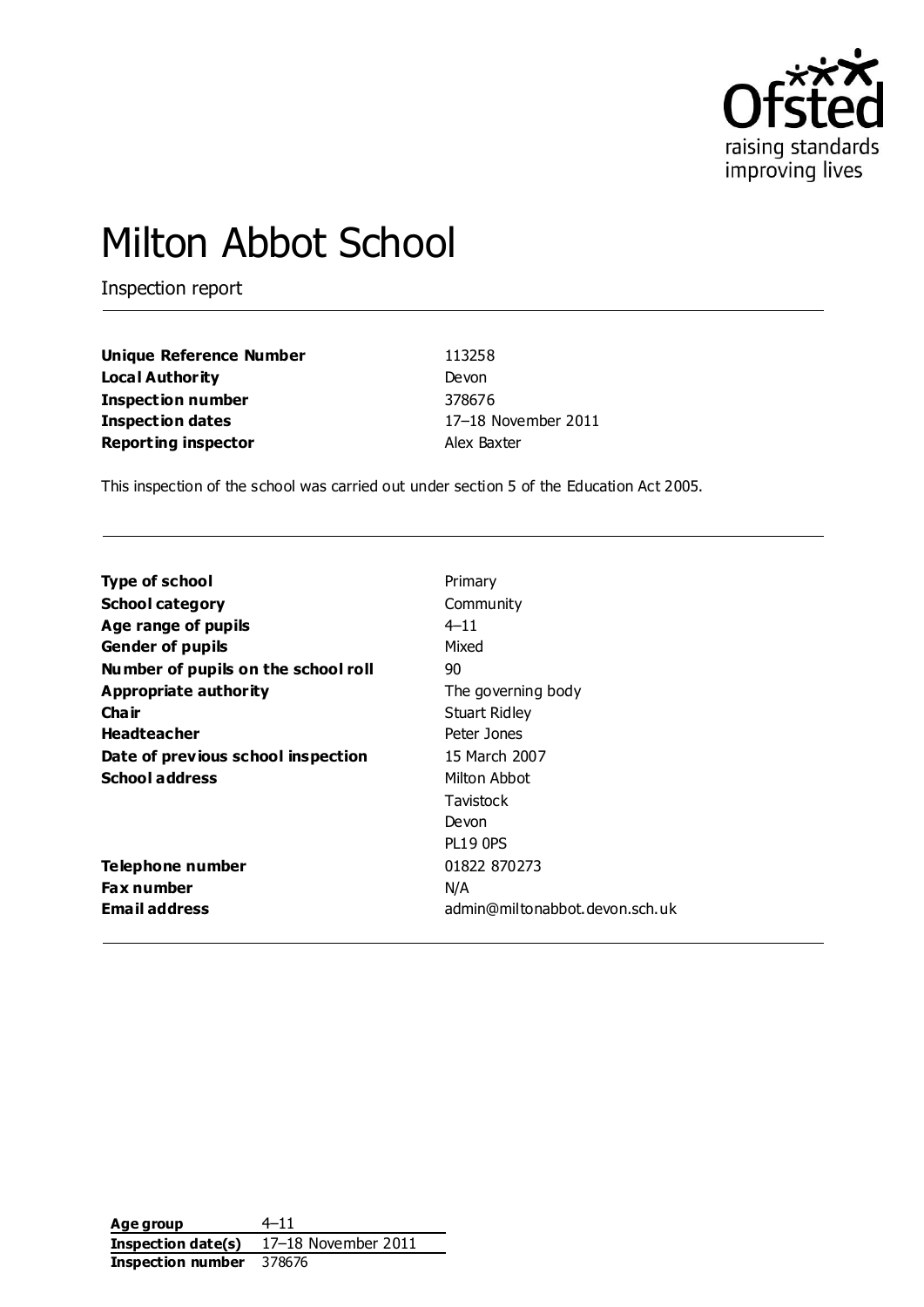The Office for Standards in Education, Children's Services and Skills (Ofsted) regulates and inspects to achieve excellence in the care of children and young people, and in education and skills for learners of all ages. It regulates and inspects childcare and children's social care, and inspects the Children and Family Court Advisory Support Service (Cafcass), schools, colleges, initial teacher training, work-based learning and skills training, adult and community learning, and education and training in prisons and other secure establishments. It assesses council children's services, and inspects services for looked after children, safeguarding and child protection.

Further copies of this report are obtainable from the school. Under the Education Act 2005, the school must provide a copy of this report free of charge to certain categories of people. A charge not exceeding the full cost of reproduction may be made for any other copies supplied.

If you would like a copy of this document in a different format, such as large print or Braille, please telephone 0300 123 4234, or email enquiries@ofsted.gov.uk.

You may copy all or parts of this document for non-commercial educational purposes, as long as you give details of the source and date of publication and do not alter the information in any way.

To receive regular email alerts about new publications, including survey reports and school inspection reports, please visit our website and go to 'Subscribe'.

Piccadilly Gate Store St **Manchester** M1 2WD

T: 0300 123 4234 Textphone: 0161 618 8524 E: enquiries@ofsted.gov.uk W: www.ofsted.gov.uk

**Ofsted** 

© Crown copyright 2011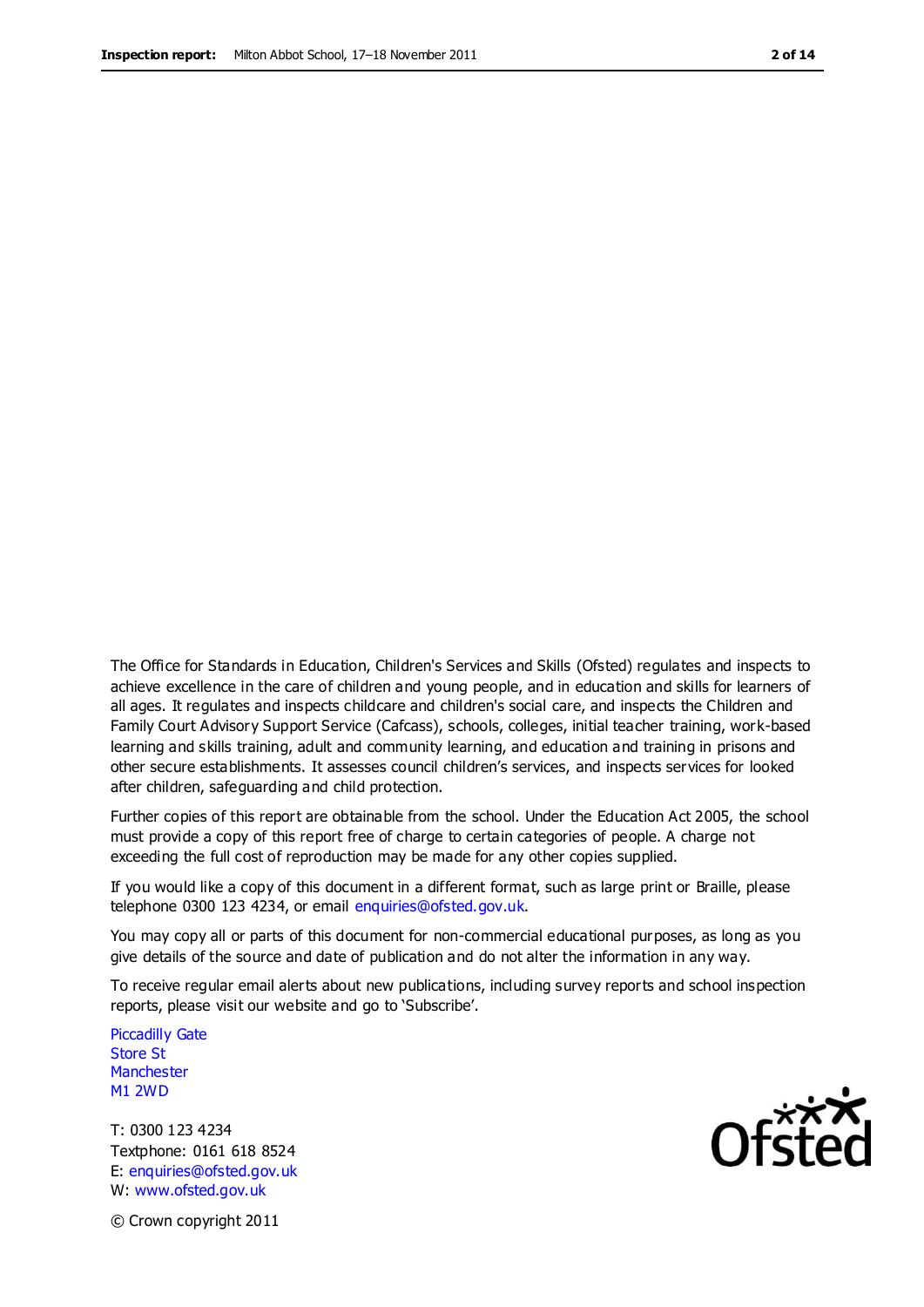# **Introduction**

This inspection was carried out by two additional inspectors. The inspectors visited 15 lessons taught by four teachers. The inspectors also attended collective worship/assemblies and observed break times, and held meetings with representatives of the governing body, staff, pupils, and parents and carers. They observed the school's work, and looked at plans and policies, records of assessments and the tracking of pupils' progress. In addition, questionnaires completed by 58 parents and carers, 50 pupils and 12 staff were analysed.

The inspectors reviewed many aspects of the school's work. They looked in detail at a number of key areas.

- The extent to which teaching and learning is consistent in engaging pupils in learning, both independently and cooperatively, as they move through the school.
- The effectiveness of strategies to integrate pupils arriving from other schools and to meet pupils' needs across the range of ability.
- The effectiveness of strategies taken by leaders and managers, at all levels, to build on effective practice and sustain improvement, especially in mathematics and writing.

# **Information about the school**

This primary school is smaller than average in size. The proportion of pupils known to be eligible for free school meals is below average. Most pupils attending the school are of White British heritage and there are a below average percentage of pupils who speak English as an additional language. The proportion of pupils with special educational needs and/or disabilities is broadly average, but varies significantly in the differing year groups across the school. The proportion of pupils joining or leaving the school other than at the normal times is above average. Children in the Early Years Foundation Stage are taught in a combined Reception/Year1 class. The substantive leader of the Early Years Foundation Stage was on maternity leave at the time of the inspection.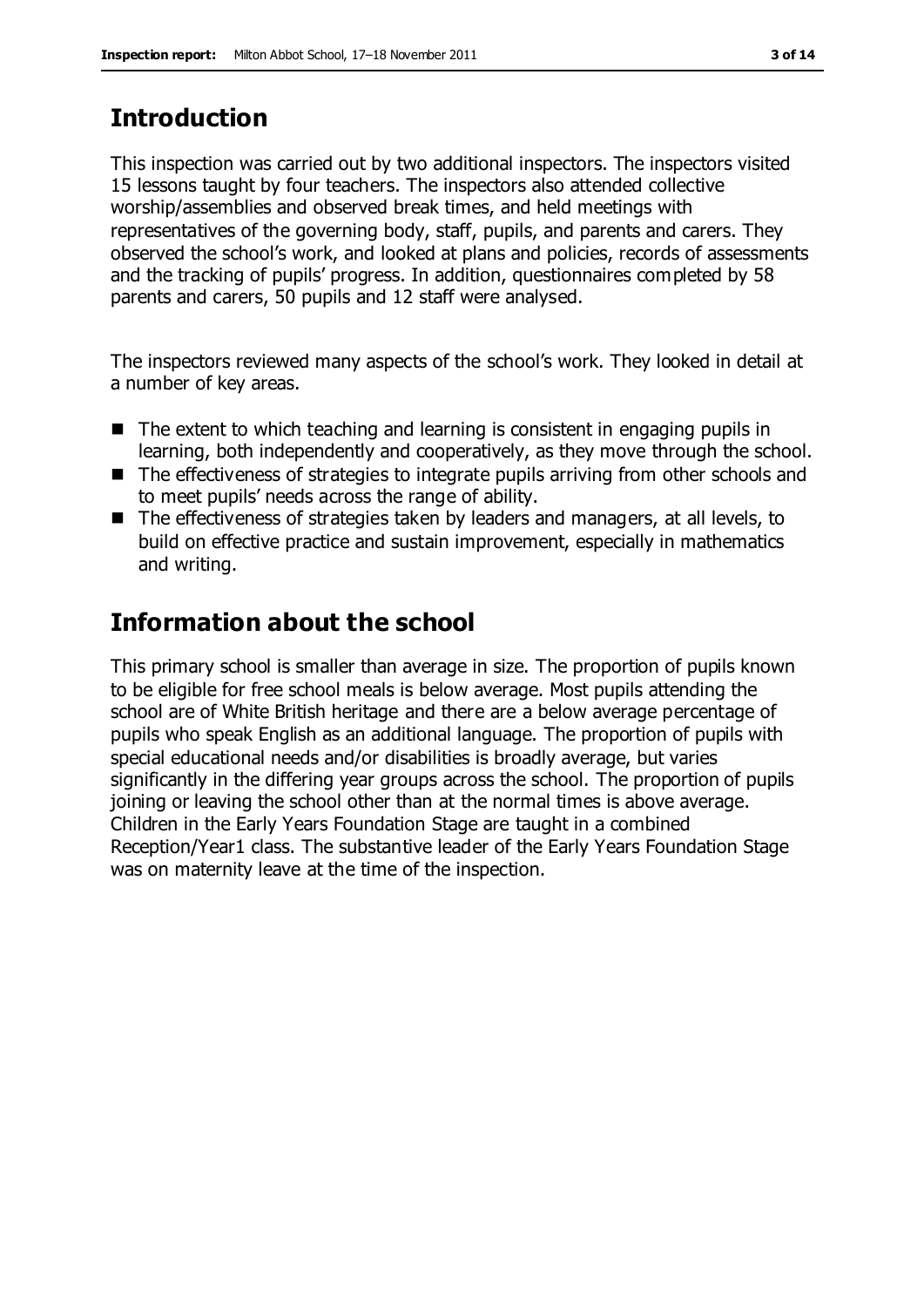# **Inspection judgements**

# **Overall effectiveness: how good is the school? 2**

### **The school's capacity for sustained improvement 2**

# **Main findings**

Milton Abbot is a good school with a strong commitment to inclusion. By working closely with dedicated staff and the well-organised governing body, the experienced and well-respected headteacher has played a key role in sustaining good teaching in all classes. Other strengths include the pupils' high standards in mathematics, and the good care and support systems and curricular provision, which have continued since the previous inspection. Systematic improvement in the school's facilities, both indoors and outside, and enhanced facilities for children in Reception, have also enhanced pupils' learning and reflect the school's good self-evaluation. The pupils' above-average levels of attainment in English, science, and information and communication technology (ICT) represent good pupils' achievement, including by those with special educational needs and/or disabilities, and others arriving from other schools. This track record of improvement and above-average outcomes clearly shows the school's good capacity for sustained improvement.

In recent years, the school's determination to serve the needs of all pupils in the community has included welcoming increasing numbers of pupils from other schools, often with varying levels of ability and needs. The school has risen to this challenge well by strengthening its procedures to identify and tackle their needs and to keep pupils safe. Additionally, by providing a good range of indoor and outdoor learning activities, the school sustains pupils' enjoyment and encourages them to follow healthy lifestyles. Children make a good start in Reception and continue their good progress through the school. This good learning continues for all pupils across the range of ability and backgrounds, including those with special educational needs and/or disabilities and by more-able pupils. Pupils achieve exceedingly well in their numeracy and mathematical skills. Although pupils develop good levels of expression in their writing, at times, the weaker handwriting and presentational skills of some pupils cloud the creative quality of their work.

Teachers in all classes assess the pupils' skills effectively to ensure that their work tackles individual needs, presents a good level of challenge and engages pupils in learning successfully. The staff's good knowledge of each pupil's stage of development underpins their effective use of questioning to move learning forward at a lively pace and to promote pupils' interest. The pupils' above-average attendance also reflects their enjoyment of school and the school's good links with parents and carers. Pupils contribute well to school events and their learning. They are keen to please, learn well with each other and confidently share their ideas. They are able to show initiative and work well collaboratively, for example when using computers, to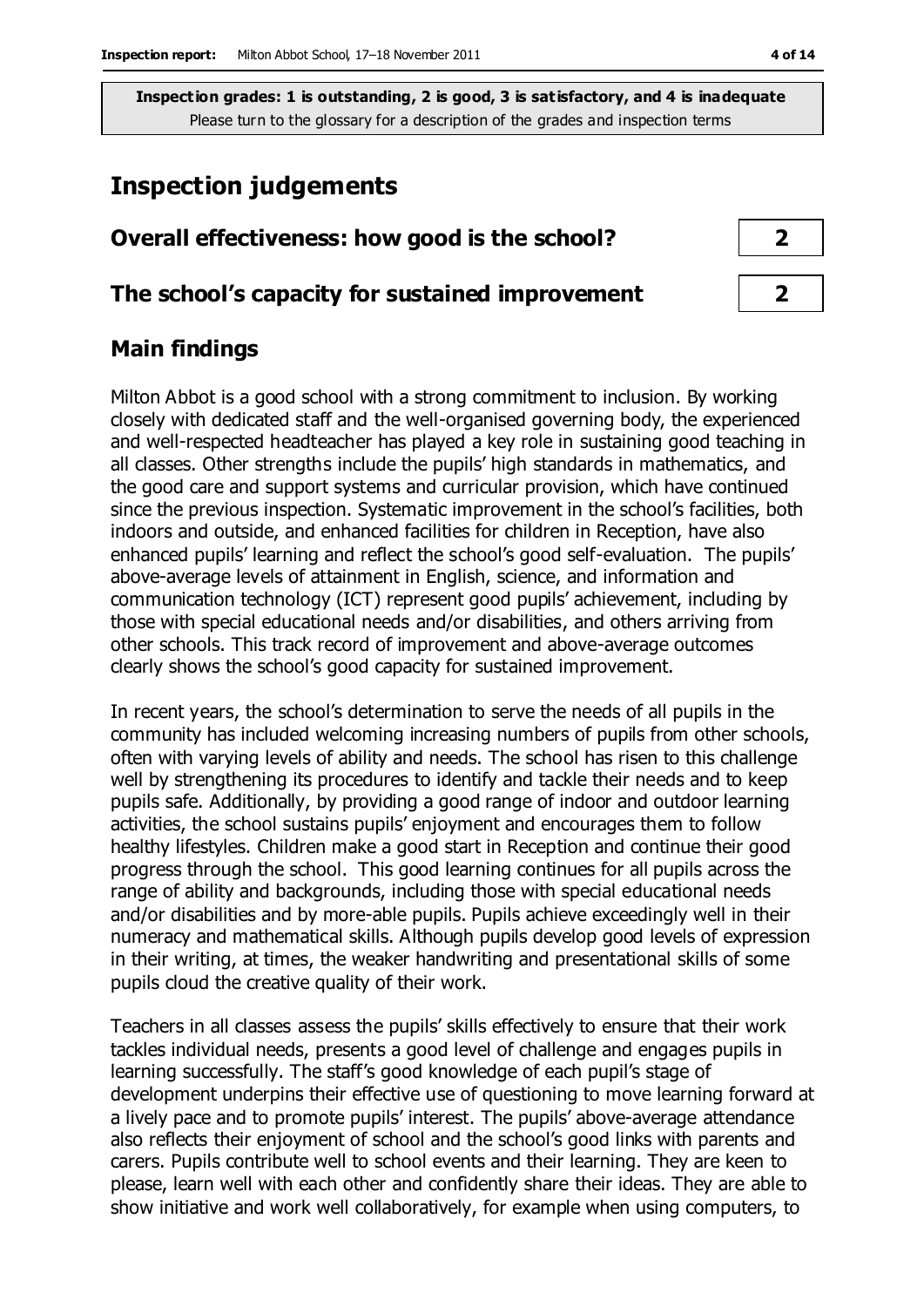research their topics. However, opportunities for pupils to reach their full potential as independent learners are not developed with sufficient consistency as they move through the school and this constrains the progress for some.

### **What does the school need to do to improve further?**

- Improve the quality of pupils' handwriting and presentation skills by:
	- raising expectations that these skills need to be developed systematically as pupils move through the school
	- more consistently including these skills, when relevant, as pupils' specific  $\equiv$ targets for improvement, which they too can assess for themselves.
- Enhance the development of pupils' independent involvement in learning by:
	- strengthening the way that staff in Reception draw new learning from the children during their self-chosen activities
	- providing more opportunities for pupils to decide for themselves how they are going to find things out.

# **Outcomes for individuals and groups of pupils 2**

From broadly expected levels of skill on entry, pupils achieve well and enjoy their time at school. Currently, pupils across the range of ability make similarly good progress in relation to their needs and starting points as they move through the school. Pupils show good attitudes, settle down quickly and contribute well to their learning. For example, when exploring stories from imaginary worlds in a literacy lesson in the Years 3 and 4 class, pupils continued good learning with some sharing their ideas about 'cliff-hanger endings', very enthusiastically. Similarly, when listening to the story 'Peace at Last' read by the teacher in the Reception and Year 1 class, pupils demonstrated their sustained concentration and understanding by joyfully responding with gestures and sounds when prompted by the teacher. As a result, pupils' attainments progressively build to an above-average level by the end of Year 6 and represent good achievement. Pupils love to share their ideas and are very keen to please their teachers, especially in numeracy, as, for example, in a mathematics lesson in Years 3 and 4, when reciting their multiplication facts. Over time, this lively focus on mathematics and pupils' interest in these lessons leads to outstanding achievement in this subject. At times, though, in some other subjects, there is too much adult-led activity as pupils complete the tasks set for them. This approach limits the pupils' ability to develop their independent learning skills further.

Behaviour is good in and out of lessons, with those pupils with emotional and behavioural needs receiving timely and effective support. Most pupils interviewed and those that responded to the questionnaire showed that they feel safe at school. Pupils perform their various roles conscientiously, for example, as school councillors or playground partners. Their willing contributions in and out of lessons reflect their good spiritual, moral, social and cultural development. In addition, pupils welcome opportunities to offer ideas and to suggest activities, especially when some are taken up by the school, for example repairs to a bench in the playground, to the outdoor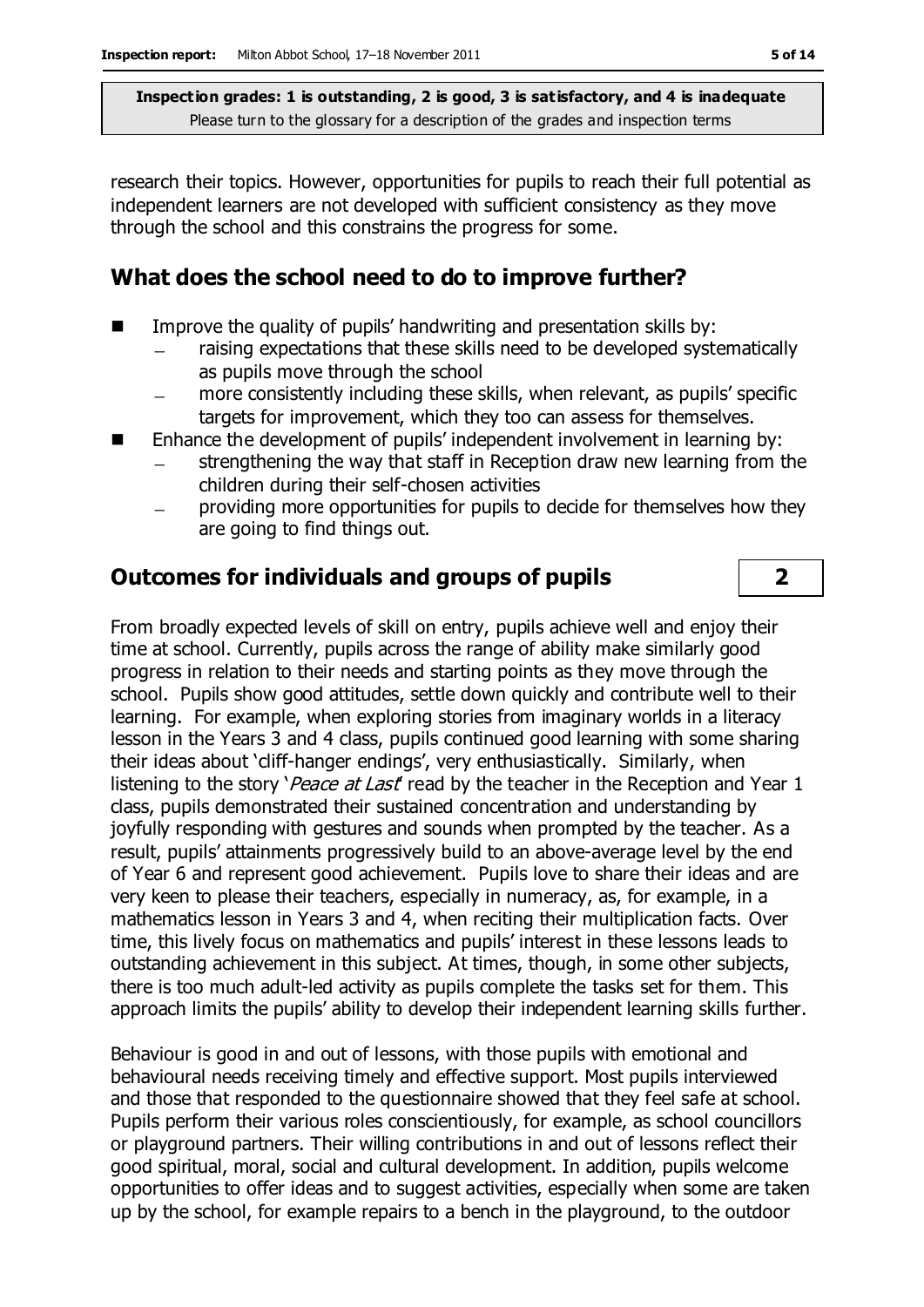toilets and donations to 'Shelter Box' for the Tsunami Appeal. Pupils show a good commitment to healthy living, especially during their very active playtimes and good participation during games lessons and sports clubs. The pupils' above-average skills, good achievement and positive attitudes to learning prepare them well for their future economic well-being.

These are the grades for pupils' outcomes

| Pupils' achievement and the extent to which they enjoy their learning                                                     |                         |
|---------------------------------------------------------------------------------------------------------------------------|-------------------------|
| Taking into account:                                                                                                      |                         |
| Pupils' attainment <sup>1</sup>                                                                                           | 2                       |
| The quality of pupils' learning and their progress                                                                        | $\overline{2}$          |
| The quality of learning for pupils with special educational needs and/or disabilities<br>and their progress               | 2                       |
| The extent to which pupils feel safe                                                                                      | $\overline{2}$          |
| Pupils' behaviour                                                                                                         | $\overline{\mathbf{2}}$ |
| The extent to which pupils adopt healthy lifestyles                                                                       | $\overline{\mathbf{2}}$ |
| The extent to which pupils contribute to the school and wider community                                                   | $\overline{\mathbf{2}}$ |
| The extent to which pupils develop workplace and other skills that will<br>contribute to their future economic well-being | $\overline{\mathbf{2}}$ |
| Taking into account:                                                                                                      |                         |
| Pupils' attendance <sup>1</sup>                                                                                           | 2                       |
| The extent of pupils' spiritual, moral, social and cultural development                                                   | 2                       |

# **How effective is the provision?**

The quality of teaching and learning is consistently good in all parts of the school and is particularly effective in mathematics when pupils are grouped by ability. At times, teaching and learning are outstanding, for example during a mental mathematics session in Years 3 and 4, when the teacher challenged pupils at the right level, developed a lively pace and stimulated pupils' enthusiasm and understanding of multiplication. Consistently effective features of the teaching and support across school include very warm relationships between adults and pupils, clearly shared lesson objectives and good questioning. Teaching assistants are also deployed effectively to ensure that each pupil is fully engaged and helped to build on previous learning. This was seen, for example, in a lesson in Years 2 and 3, where good discussions accompanied the pupils' joyful making of 'Pudsey Bear Cakes'. Good quality questioning making clear connections with previous work and promoting the pupils' understanding was clear during the whole-school and class assemblies about 'Children in Need'. This led to pupils showing genuine empathy with those less fortunate than themselves.

 $\overline{a}$ <sup>1</sup> The grades for attainment and attendance are: 1 is high; 2 is above average; 3 is broadly average; and 4 is low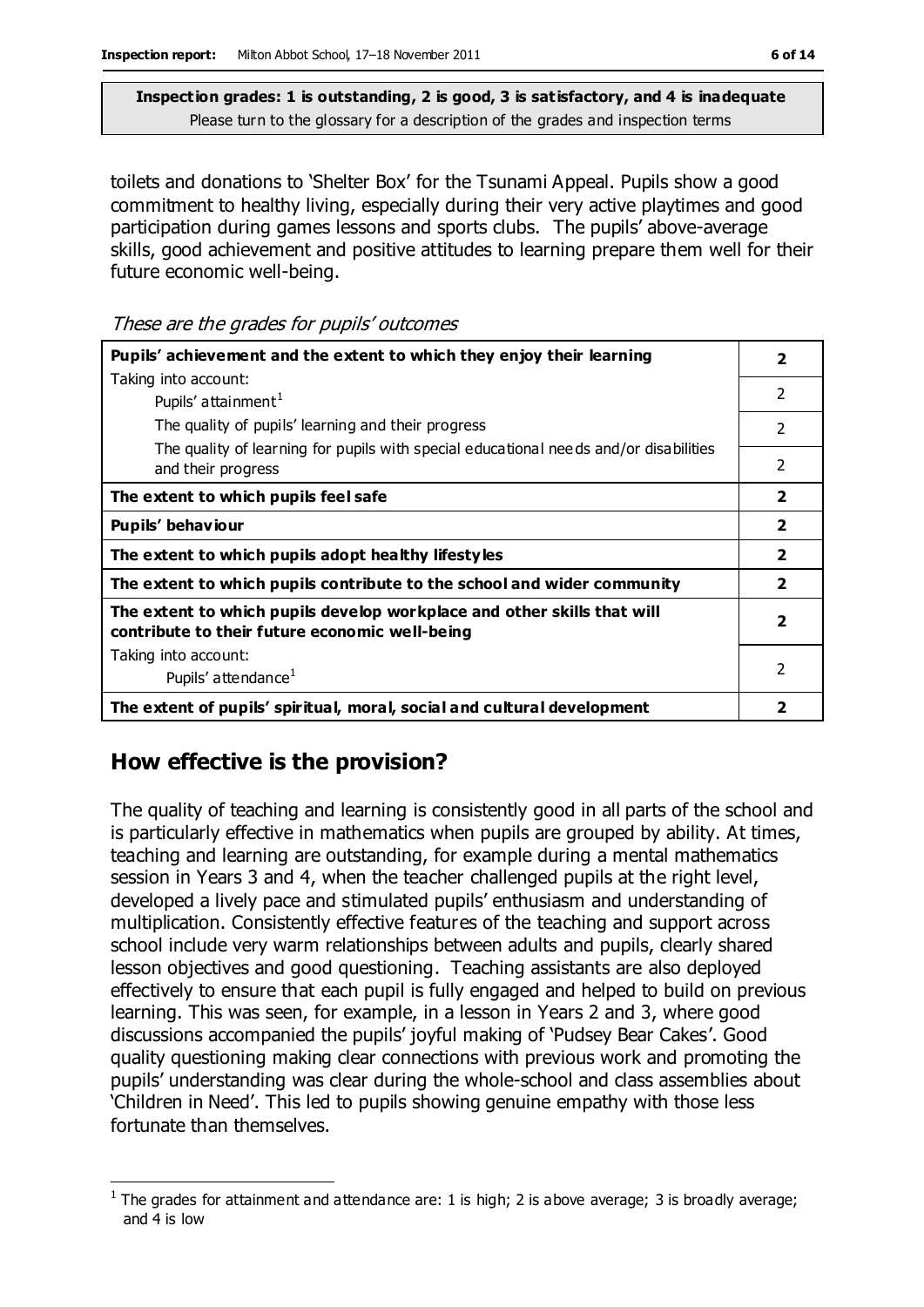Pupils greatly benefit from the close support they receive from adults, who, because they know the pupils very well, interact effectively to promote good learning. All teachers are careful to identify pupils' individual learning and emotional needs as soon as possible and use assessments of their developing skills effectively to target the next steps in developing pupils' skills. Teachers' marking is also consistently effective. For example, the use of writing ladders which list success criteria is successful in extending the pupils' ability to write expressively. The focus on developing pupils' handwriting and presentation skills is less consistent, however.

Good pastoral care, links with outside agencies and with parents and carers, especially for children with special educational needs and/or disabilities, those considered vulnerable and pupils new to the school, reflect the school's inclusive ethos. As result, pupils feel valued, readily offer and share ideas, and contribute well to learning and make good progress. Procedures to promote the children's good attendance and to keep them safe are implemented effectively.

The school's good curriculum links subjects together to enthuse pupils and to develop their literacy, numeracy and ICT skills. The pupils' cultural understanding is also enriched by theme weeks and the teaching of French. Activities are planned carefully to make sure that the work of the pupils in the mixed-age classes progressively develops skills and understanding. For example, opportunities to examine genuine artefacts in the Years 5/6 topic on the Second World War captured their interest, prompted lively discussion and enhanced their observational and collaborative learning skills. However, as they move through the school, opportunities are not always taken to accelerate pupils' independent learning skills by getting them to set up their own lines of enquiry. The curriculum is enhanced by an appropriate range of visits, visitors and clubs, which, together with regular use of the school's extensive outdoor facilities, make good contributions to the pupils' adoption of healthy living and enjoyment of school.

| The quality of teaching                                                                                    |  |
|------------------------------------------------------------------------------------------------------------|--|
| Taking into account:                                                                                       |  |
| The use of assessment to support learning                                                                  |  |
| The extent to which the curriculum meets pupils' needs, including, where<br>relevant, through partnerships |  |
| The effectiveness of care, guidance and support                                                            |  |

These are the grades for the quality of provision

### **How effective are leadership and management?**

The headteacher's caring and effective leadership underpins the staff's strong teamwork and high morale. The headteacher and staff work closely with the governing body to carefully plot the future development of the school. Together, they are committed to raising standards and promoting pupils' well-being and enjoyment of learning. Members of the governing body provide good support, are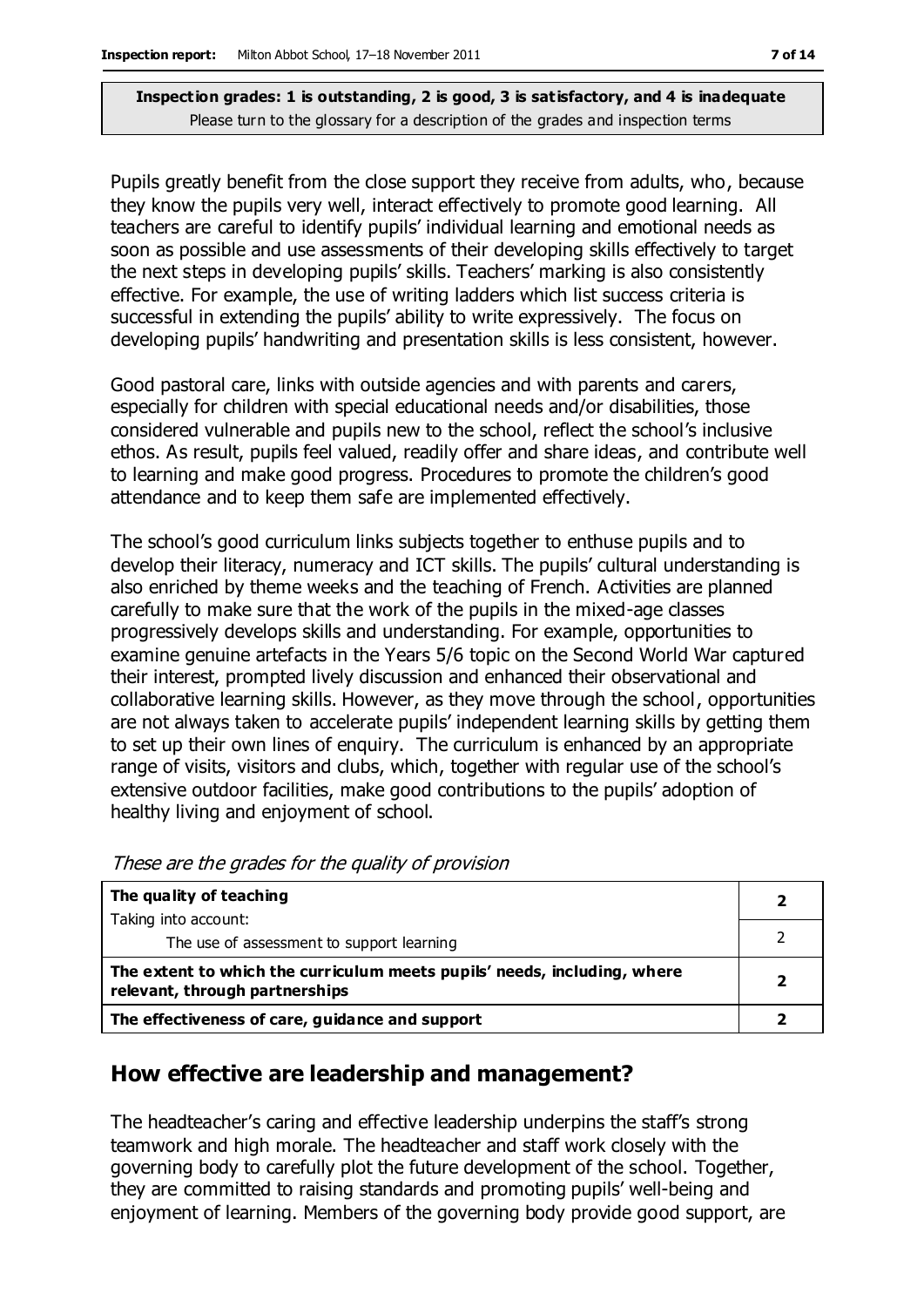well organised and challenging, and diligent in fulfilling their statutory duties. These include good procedures for safeguarding pupils' welfare, including the effective vetting of new staff and other adults working with pupils. The quality of provision and pupils' progress is checked accurately and good self-evaluation ensures that the right areas for improvement are targeted. The continuing development of the school's facilities, especially for children in Reception and to promote interesting, practical outdoor learning opportunities, reflects innovative thinking.

There are good partnerships with other schools, the local community and with parents and carers. This helps to ensure equal opportunity by enabling staff to meet pupils' individual needs and promote their good progress, and keep pupils free from discrimination. The inclusive nature of the school is also clearly evident in the way newly arriving pupils are so warmly welcomed into school life. The school accepts though, that at times, school improvements may not have been communicated fully to parents and carers, including for example, to reassure a few of them that pupils' behaviour has improved as a result of a more consistently applied anti-bullying policy. The school promotes community cohesion effectively, and encourages and values the contributions of pupils and parents from minority ethnic backgrounds. Partnership events with local schools, charitable events, which include donations, for example, to 'Children in Need', and topics such as 'Mali' and 'Fair Trade Chocolate' also promote the national and global dimensions well.

| The effectiveness of leadership and management in embedding ambition and<br>driving improvement                                                                     | $\overline{\mathbf{2}}$ |
|---------------------------------------------------------------------------------------------------------------------------------------------------------------------|-------------------------|
| Taking into account:                                                                                                                                                |                         |
| The leadership and management of teaching and learning                                                                                                              | 2                       |
| The effectiveness of the governing body in challenging and supporting the<br>school so that weaknesses are tackled decisively and statutory responsibilities<br>met | 2                       |
| The effectiveness of the school's engagement with parents and carers                                                                                                | 2                       |
| The effectiveness of partnerships in promoting learning and well-being                                                                                              | $\overline{\mathbf{2}}$ |
| The effectiveness with which the school promotes equality of opportunity and<br>tackles discrimination                                                              | 2                       |
| The effectiveness of safeguarding procedures                                                                                                                        | 2                       |
| The effectiveness with which the school promotes community cohesion                                                                                                 | $\overline{\mathbf{2}}$ |
| The effectiveness with which the school deploys resources to achieve value for<br>money                                                                             | $\overline{\mathbf{2}}$ |

These are the grades for leadership and management

# **Early Years Foundation Stage**

Staff work well as a team to sustain good shared leadership during the absence of the substantive leader of the Early Years Foundation Stage. Together, they work very closely with parents and carers, and this promotes the children's happy and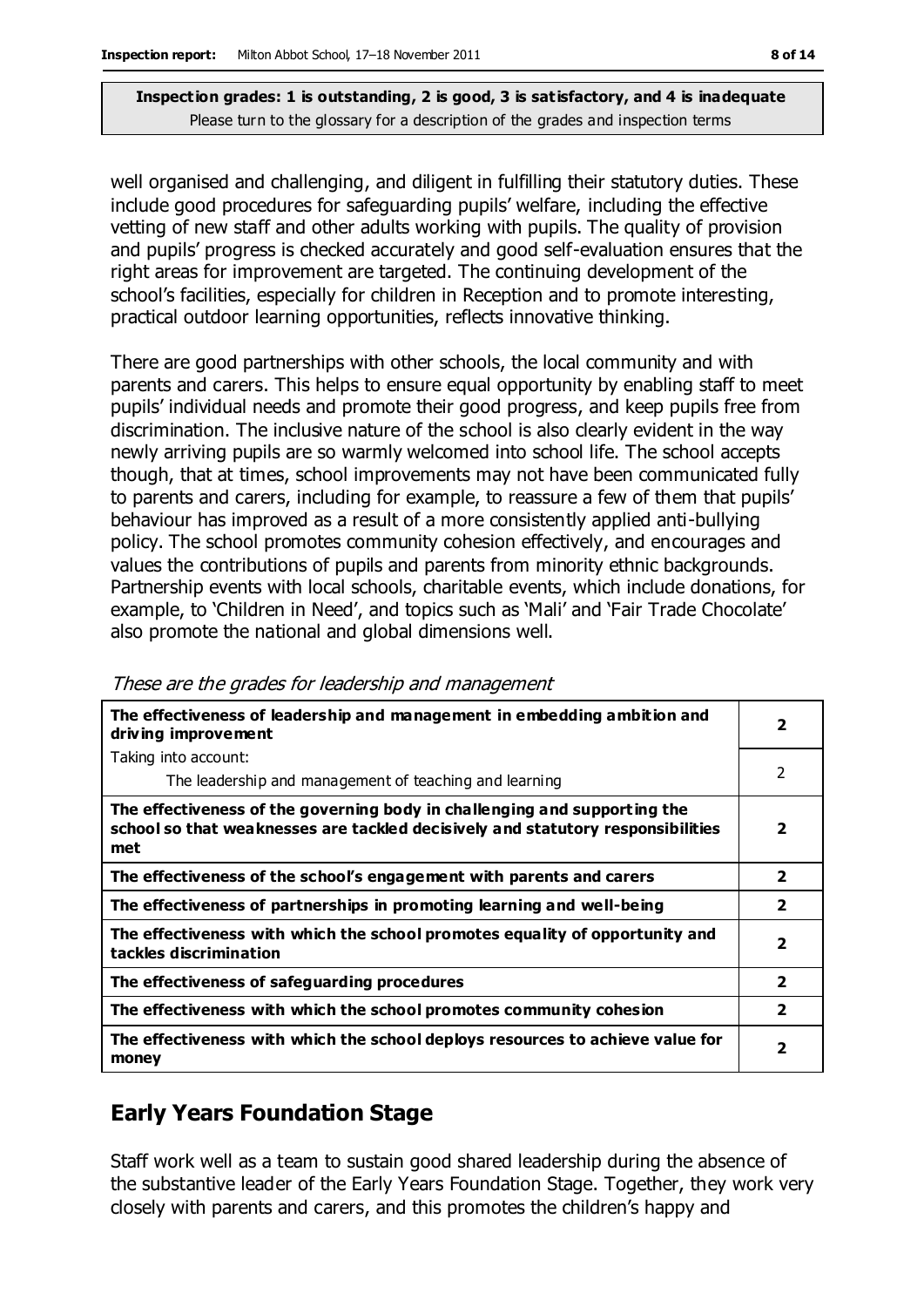successful start to school. Children enjoy their time in the Reception/Year 1 class where a stimulating, spacious and very well-equipped learning environment, both inside and out of doors, supports their development well. For example, they crawl inside their 'Dark Den' and learn well, by sharing their ideas about what might happen in the dark.

Children clearly feel safe and their excellent behaviour reflects the very caring way that staff safeguard their welfare. The staff get to know the children well, especially those with special educational needs and/or disabilities, to ensure that teaching and learning are effective. Children enjoy a variety of adult-led activities and those they choose for themselves. Adults develop the children's knowledge and understanding of letter sounds and words effectively through discrete teaching and children also make particularly good progress in developing self-confidence, numeracy and cooperative learning skills. At times, though, during activities chosen by the children, staff are not as consistent in building on ideas to develop new learning as they are during adult-led sessions.

These are the grades for the Early Years Foundation Stage

| Overall effectiveness of the Early Years Foundation Stage                    |  |
|------------------------------------------------------------------------------|--|
| Taking into account:                                                         |  |
| Outcomes for children in the Early Years Foundation Stage                    |  |
| The quality of provision in the Early Years Foundation Stage                 |  |
| The effectiveness of leadership and management of the Early Years Foundation |  |
| Stage                                                                        |  |

### **Views of parents and carers**

An above-average proportion of parents and carers responded to the questionnaire. The very large majority of those who responded to the questionnaire and the parents and carers interviewed by an inspector expressed agreement with the work of the school and, in particular, indicated that they are content with their child's happy, safe experience at this school. There were a few parental criticisms, mainly associated with how the school manages unacceptable behaviour. Inspectors examined these concerns during the inspection and conclude that the staff, following a careful review of procedures, which involved full support from the governing body, have strengthened the way they assist pupils with emotional and behavioural needs, and manage pupils' behaviour effectively.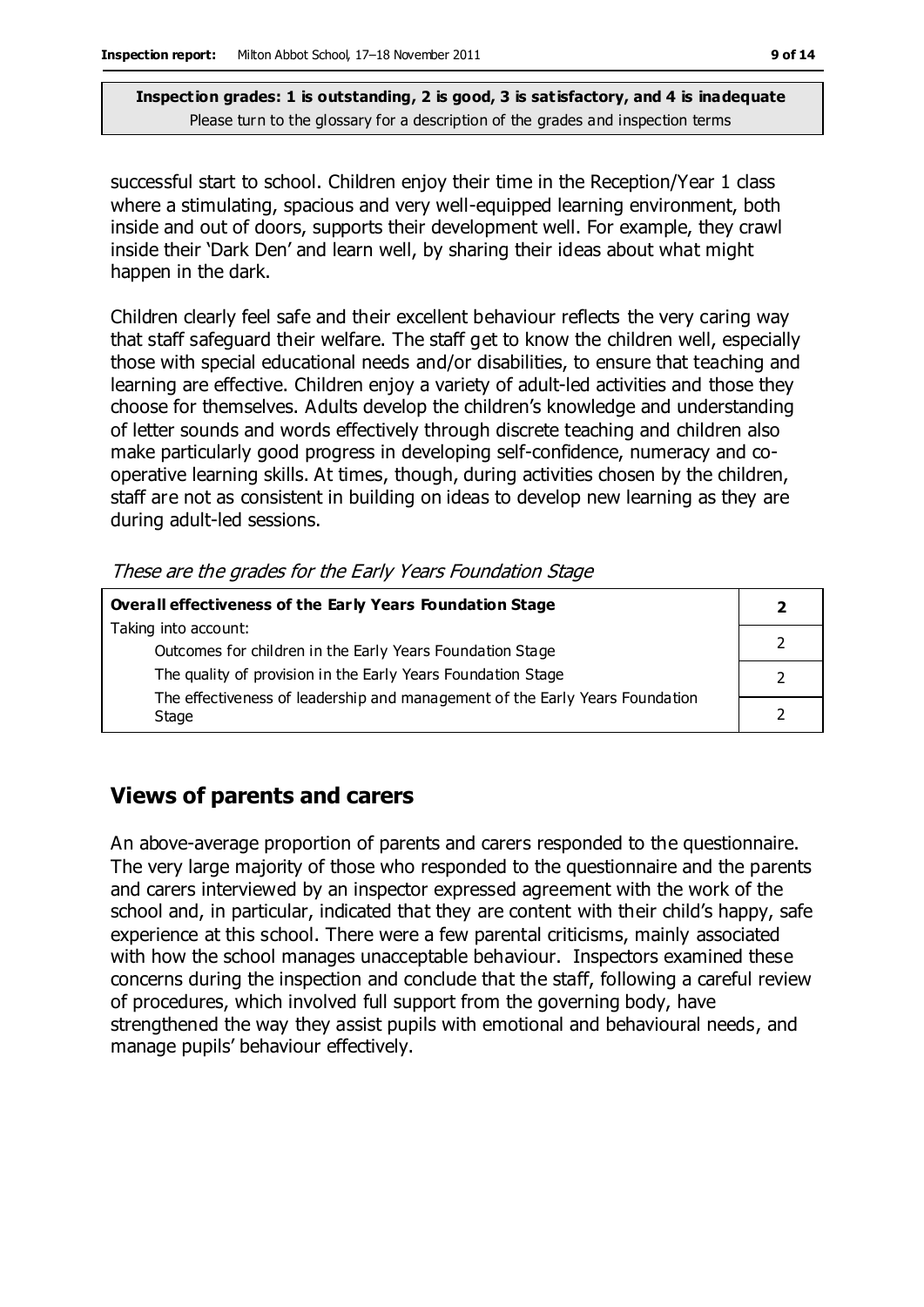#### **Responses from parents and carers to Ofsted's questionnaire**

Ofsted invited all the registered parents and carers of pupils registered at Milton Abbot School to complete a questionnaire about their views of the school.

In the questionnaire, parents and carers were asked to record how strongly they agreed with 13 statements about the school.

The inspection team received 58 completed questionnaires by the end of the on-site inspection. In total, there are 90 pupils registered at the school.

| <b>Statements</b>                                                                                                                                                                                                                                       | <b>Strongly</b><br>agree |               | Agree        |               | <b>Disagree</b> |                | <b>Strongly</b><br>disagree |                |
|---------------------------------------------------------------------------------------------------------------------------------------------------------------------------------------------------------------------------------------------------------|--------------------------|---------------|--------------|---------------|-----------------|----------------|-----------------------------|----------------|
|                                                                                                                                                                                                                                                         | <b>Total</b>             | $\frac{1}{2}$ | <b>Total</b> | $\frac{1}{2}$ | <b>Total</b>    | %              | <b>Total</b>                | %              |
| My child enjoys school                                                                                                                                                                                                                                  | 32                       | 55            | 24           | 41            | $\mathbf{0}$    | 0              | $\overline{2}$              | 3              |
| The school keeps my child<br>safe                                                                                                                                                                                                                       | 35                       | 60            | 20           | 34            | $\overline{2}$  | 3              | $\mathbf 0$                 | $\mathbf 0$    |
| The school informs me about<br>my child's progress                                                                                                                                                                                                      | 23                       | 40            | 27           | 47            | 4               | $\overline{7}$ | $\mathbf{1}$                | $\overline{2}$ |
| My child is making enough<br>progress at this school                                                                                                                                                                                                    | 23                       | 40            | 23           | 40            | 4               | $\overline{7}$ | 3                           | 5              |
| The teaching is good at this<br>school                                                                                                                                                                                                                  | 29                       | 50            | 22           | 38            | $\mathbf{1}$    | 2              | $\overline{2}$              | $\overline{3}$ |
| The school helps me to<br>support my child's learning                                                                                                                                                                                                   | 26                       | 45            | 24           | 41            | $\overline{7}$  | 12             | $\Omega$                    | $\mathbf 0$    |
| The school helps my child to<br>have a healthy lifestyle                                                                                                                                                                                                | 22                       | 38            | 29           | 50            | 6               | 10             | $\mathbf 0$                 | $\mathbf 0$    |
| The school makes sure that<br>my child is well prepared for<br>the future (for example<br>changing year group,<br>changing school, and for<br>children who are finishing<br>school, entering further or<br>higher education, or entering<br>employment) | 22                       | 38            | 24           | 41            | $\overline{2}$  | 3              | $\mathbf{0}$                | $\mathbf 0$    |
| The school meets my child's<br>particular needs                                                                                                                                                                                                         | 24                       | 38            | 24           | 41            | $\overline{2}$  | 3              | $\mathbf 0$                 | $\mathbf 0$    |
| The school deals effectively<br>with unacceptable behaviour                                                                                                                                                                                             | 14                       | 24            | 25           | 43            | 5               | 9              | $\overline{2}$              | 3              |
| The school takes account of<br>my suggestions and<br>concerns                                                                                                                                                                                           | 16                       | 28            | 32           | 55            | 6               | 10             | $\overline{2}$              | 3              |
| The school is led and<br>managed effectively                                                                                                                                                                                                            | 23                       | 40            | 23           | 40            | 6               | 10             | $\mathbf{1}$                | $\overline{2}$ |
| Overall, I am happy with my<br>child's experience at this<br>school                                                                                                                                                                                     | 23                       | 50            | 23           | 40            | 3               | 5              | $\overline{2}$              | 3              |

The table above summarises the responses that parents and carers made to each statement. The percentages indicate the proportion of parents and carers giving that response out of the total number of completed questionnaires. Where one or more parents and carers chose not to answer a particular question, the percentages will not add up to 100%.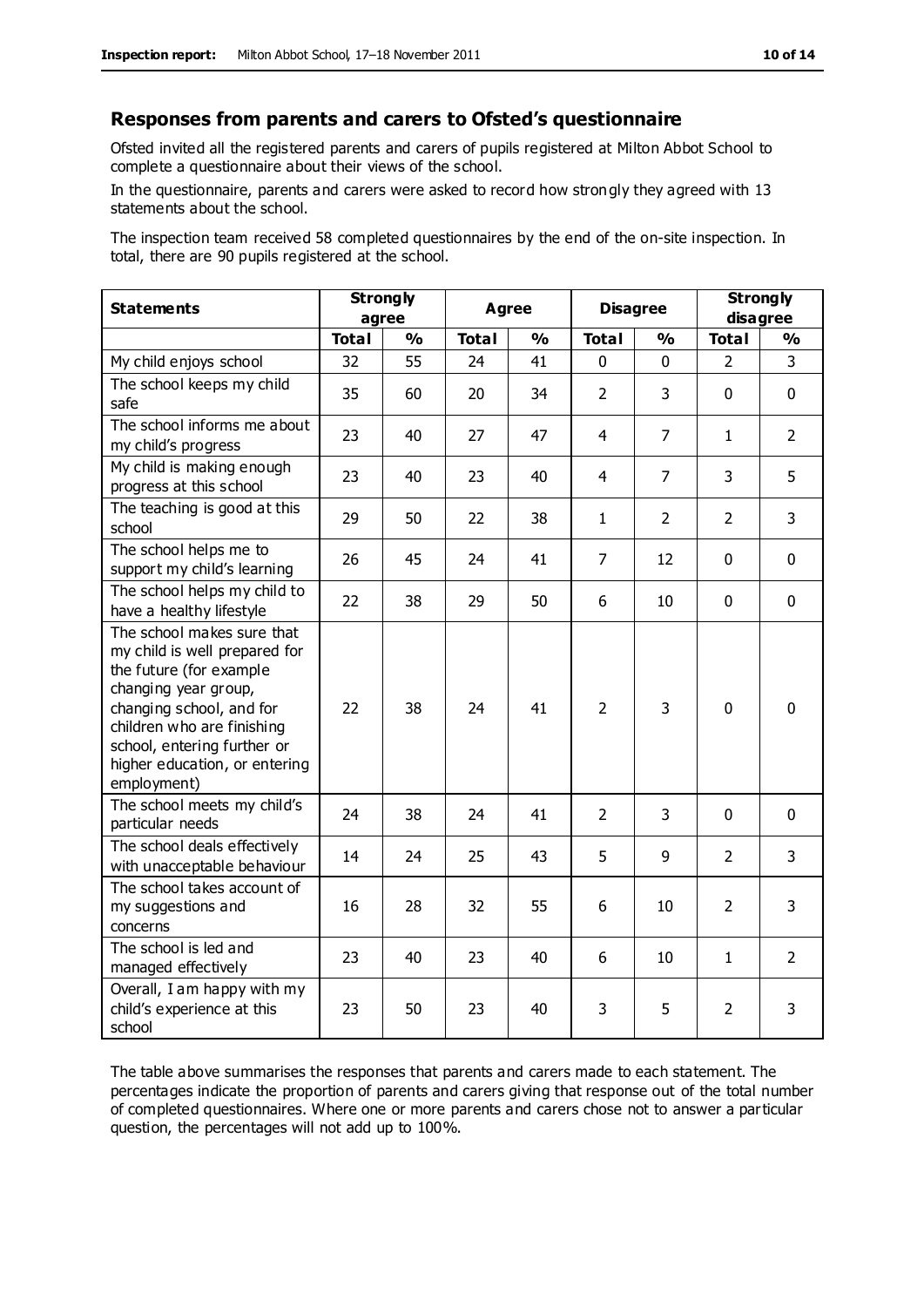# **Glossary**

# **What inspection judgements mean**

| <b>Grade</b> | <b>Judgement</b> | <b>Description</b>                                            |
|--------------|------------------|---------------------------------------------------------------|
| Grade 1      | Outstanding      | These features are highly effective. An outstanding           |
|              |                  | school provides exceptionally well for all its pupils' needs. |
| Grade 2      | Good             | These are very positive features of a school. A school        |
|              |                  | that is good is serving its pupils well.                      |
| Grade 3      | Satisfactory     | These features are of reasonable quality. A satisfactory      |
|              |                  | school is providing adequately for its pupils.                |
| Grade 4      | Inadequate       | These features are not of an acceptable standard. An          |
|              |                  | inadequate school needs to make significant                   |
|              |                  | improvement in order to meet the needs of its pupils.         |
|              |                  | Ofsted inspectors will make further visits until it           |
|              |                  | improves.                                                     |

### **Overall effectiveness of schools**

|                       | Overall effectiveness judgement (percentage of schools) |      |                     |                   |
|-----------------------|---------------------------------------------------------|------|---------------------|-------------------|
| <b>Type of school</b> | <b>Outstanding</b>                                      | Good | <b>Satisfactory</b> | <b>Inadequate</b> |
| Nursery schools       | 43                                                      | 47   | 10                  |                   |
| Primary schools       | b                                                       | 46   | 42                  |                   |
| Secondary             | 14                                                      | 36   | 41                  |                   |
| schools               |                                                         |      |                     |                   |
| Sixth forms           | 15                                                      | 42   | 41                  | 3                 |
| Special schools       | 30                                                      | 48   | 19                  |                   |
| Pupil referral        | 14                                                      | 50   | 31                  |                   |
| units                 |                                                         |      |                     |                   |
| All schools           | 10                                                      | 44   | 39                  |                   |

New school inspection arrangements were introduced on 1 September 2009. This means that inspectors now make some additional judgements that were not made previously.

The data in the table above are for the period 1 September 2010 to 08 April 2011 and are consistent with the latest published official statistics about maintained school inspection outcomes (see www.ofsted.gov.uk).

The sample of schools inspected during 2010/11 was not representative of all schools nationally, as weaker schools are inspected more frequently than good or outstanding schools.

Percentages are rounded and do not always add exactly to 100.

Sixth form figures reflect the judgements made for the overall effectiveness of the sixth form in secondary schools, special schools and pupil referral units.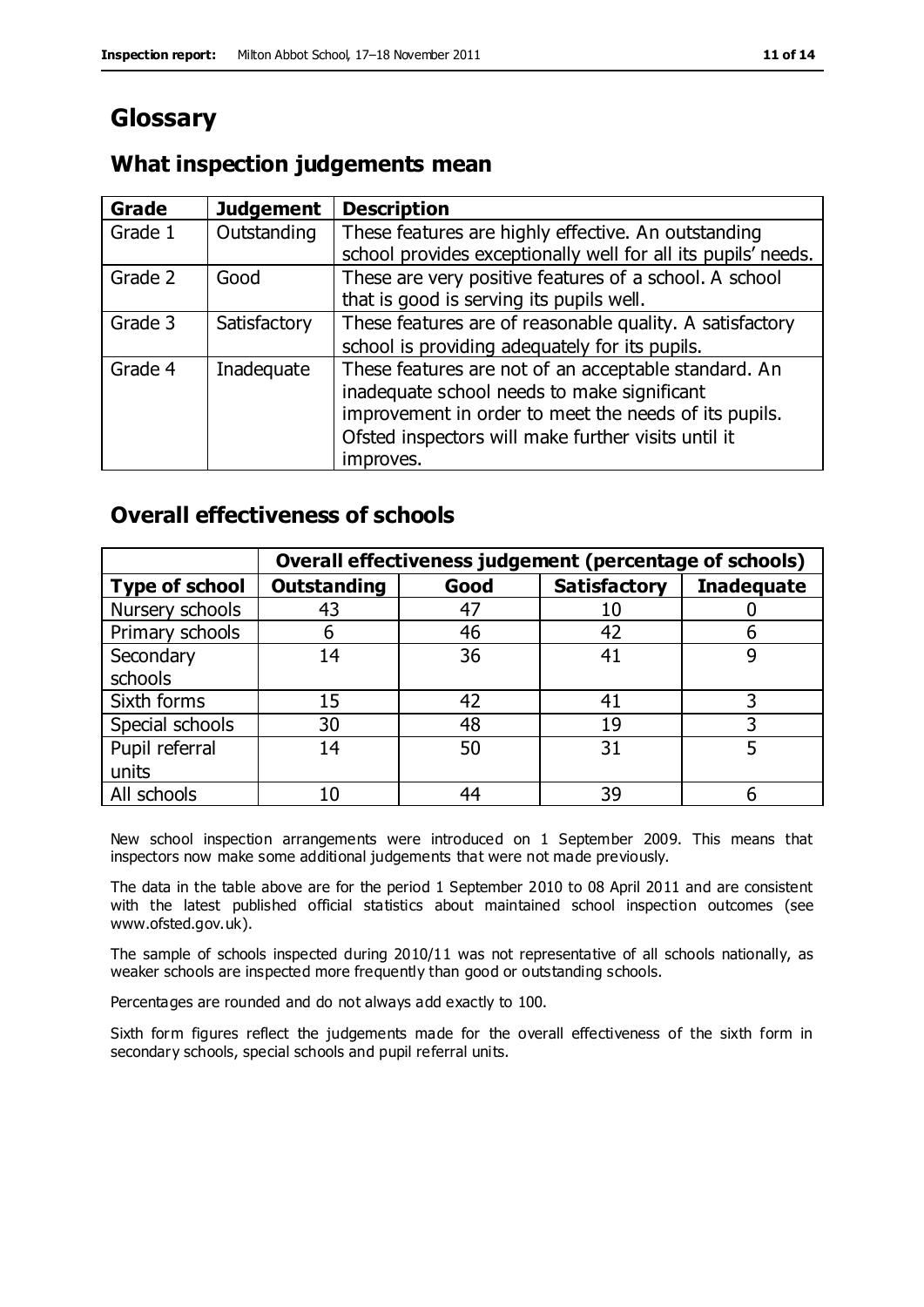# **Common terminology used by inspectors**

| Achievement:               | the progress and success of a pupil in their<br>learning, development or training.                                                                                                                                                                                                                                           |
|----------------------------|------------------------------------------------------------------------------------------------------------------------------------------------------------------------------------------------------------------------------------------------------------------------------------------------------------------------------|
| Attainment:                | the standard of the pupils' work shown by test and<br>examination results and in lessons.                                                                                                                                                                                                                                    |
| Capacity to improve:       | the proven ability of the school to continue<br>improving. Inspectors base this judgement on what<br>the school has accomplished so far and on the<br>quality of its systems to maintain improvement.                                                                                                                        |
| Leadership and management: | the contribution of all the staff with responsibilities,<br>not just the headteacher, to identifying priorities,<br>directing and motivating staff and running the<br>school.                                                                                                                                                |
| Learning:                  | how well pupils acquire knowledge, develop their<br>understanding, learn and practise skills and are<br>developing their competence as learners.                                                                                                                                                                             |
| Overall effectiveness:     | inspectors form a judgement on a school's overall<br>effectiveness based on the findings from their<br>inspection of the school. The following judgements,<br>in particular, influence what the overall<br>effectiveness judgement will be.                                                                                  |
|                            | The school's capacity for sustained<br>improvement.<br>Outcomes for individuals and groups of<br>H<br>pupils.<br>The quality of teaching.<br>ш<br>The extent to which the curriculum meets<br>pupils' needs, including, where relevant,<br>through partnerships.<br>The effectiveness of care, guidance and<br>ш<br>support. |
| Progress:                  | the rate at which pupils are learning in lessons and<br>over longer periods of time. It is often measured<br>by comparing the pupils' attainment at the end of a<br>key stage with their attainment when they started.                                                                                                       |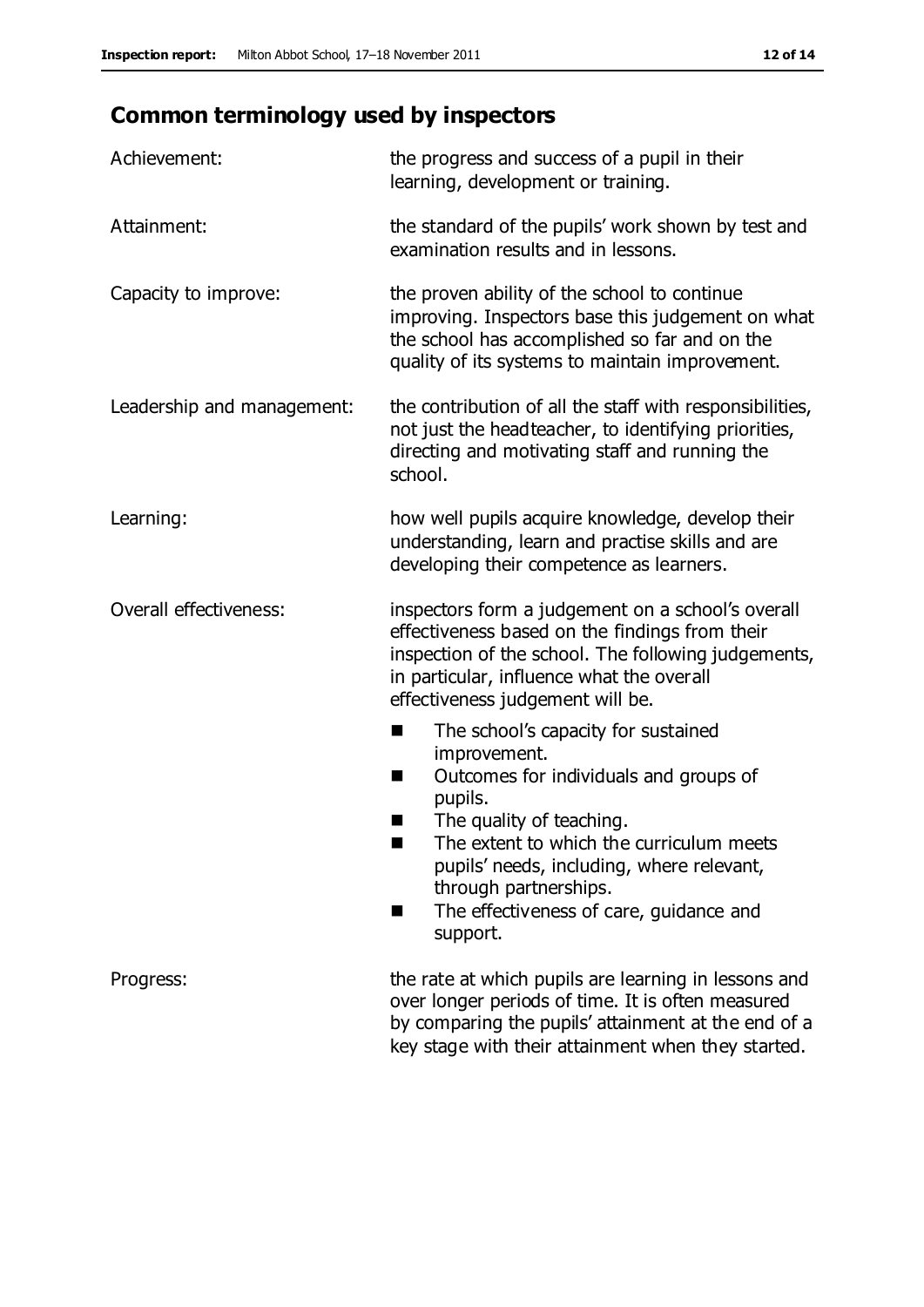#### **This letter is provided for the school, parents and carers to share with their children. It describes Ofsted's main findings from the inspection of their school.**

18 November 2011

Dear Pupils

#### **Inspection of Milton Abbot School, Milton Abbot PL19 0PS**

Thank you very much for welcoming us so warmly during our recent inspection of your school. We enjoyed our visit and were impressed by the courtesy you showed towards us. We were very interested to see you at work and play, and I particularly welcomed the opportunity to hear the views of those of you who are members of the school council and some of you in Years 5 and 6. We agree with most of you, and your parents and carers, that Milton Abbot is a good school.

These are the other main things we found.

- You make good progress overall, but achieve extremely well in mathematics.
- You behave well, and say that you have lots of friends and that the staff take good care of you. Again, we agree with you.
- Teaching is good because teachers plan their lessons very carefully, and make sure that you are challenged at the right level and have lots of interesting things to do. As a result, you work hard and learn well.
- You attend well and enjoy school, especially sports and practical activities, both indoors and outside in the spacious, well-equipped school grounds, and these show that you are good at living healthily.
- $\blacksquare$  The headteacher, staff and members of the governing body work closely together. They know you very well and make sure that you benefit from your time at school.

To help the school to improve, we have asked the teachers to help you to improve your handwriting and the presentation of your work. We also want them to give you more opportunities to learn by following your own ideas and enquiries.

As you do in mathematics, all of you can help by always giving of your best and trying even harder to finish your work in good time.

Yours sincerely

Alex Baxter Lead Inspector